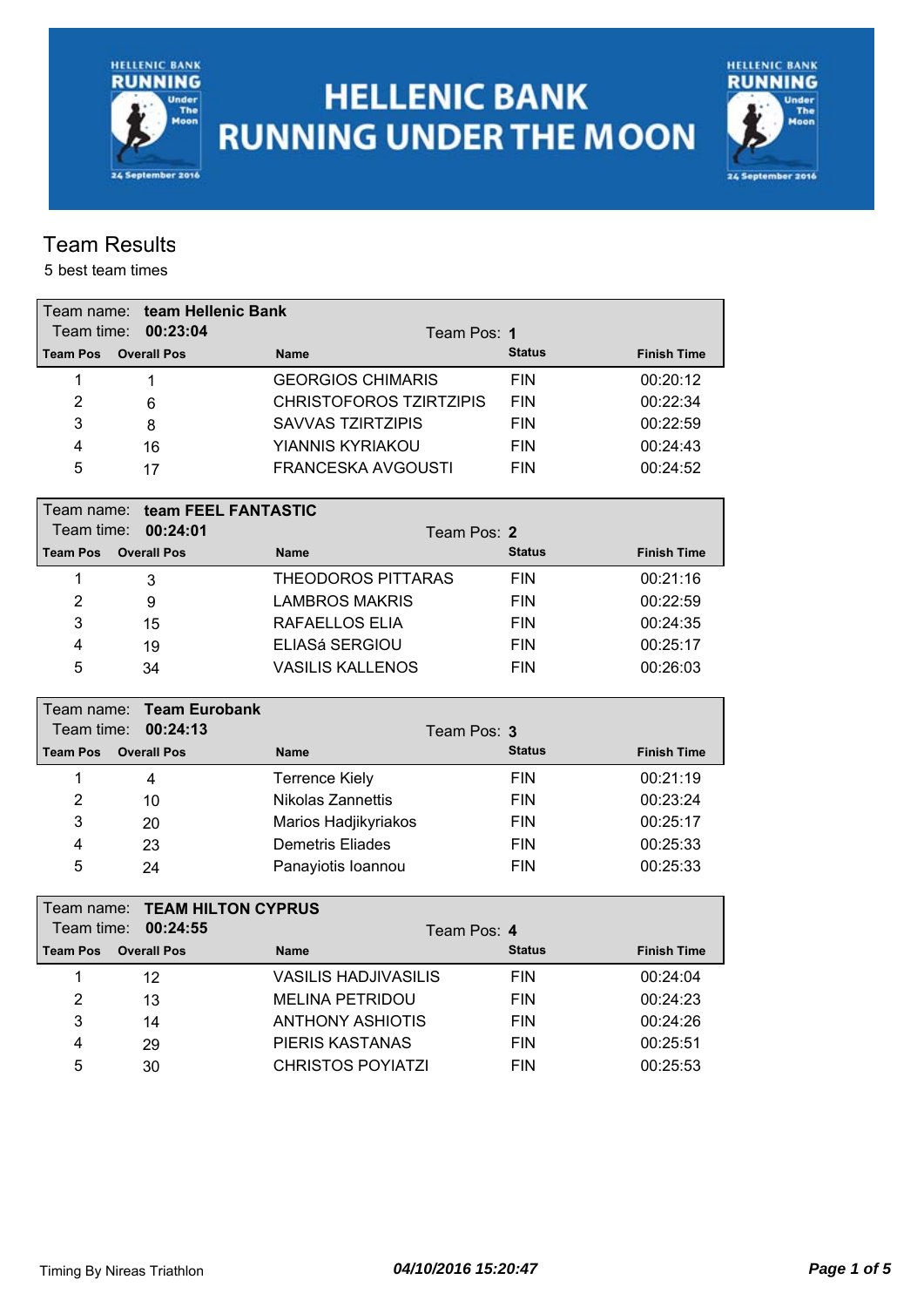**HELLENIC BANK RUNNING** Under<br>The<br>Moon 24 September 2016

# **HELLENIC BANK RUNNING UNDER THE MOON**



### Team Results

| Team name:      | team KPMG Limited        |                                 |               |                    |
|-----------------|--------------------------|---------------------------------|---------------|--------------------|
| Team time:      | 00:25:53                 | Team Pos: 5                     |               |                    |
| <b>Team Pos</b> | <b>Overall Pos</b>       | <b>Name</b>                     | <b>Status</b> | <b>Finish Time</b> |
| 1               | 7                        | Anna Kovalenko                  | <b>FIN</b>    | 00:22:54           |
| 2               | 25                       | Panayiotis Gregoriades          | <b>FIN</b>    | 00:25:37           |
| 3               | 38                       | <b>Christos Koumides</b>        | <b>FIN</b>    | 00:26:38           |
| 4               | 41                       | <b>Rafail Karousios</b>         | <b>FIN</b>    | 00:26:40           |
| 5               | 50                       | Robert Maynard                  | <b>FIN</b>    | 00:27:39           |
| Team name:      | team Agros Mineral water |                                 |               |                    |
| Team time:      | 00:26:26                 | Team Pos: 6                     |               |                    |
| <b>Team Pos</b> | <b>Overall Pos</b>       | <b>Name</b>                     | <b>Status</b> | <b>Finish Time</b> |
| 1               | 5                        | Michalis Louroutziatis          | <b>FIN</b>    | 00:21:35           |
| $\overline{2}$  | 43                       | Chrysostomos A. Chrysostomou    | <b>FIN</b>    | 00:26:58           |
| 3               | 47                       | George Hadjipanayis             | <b>FIN</b>    | 00:27:28           |
| 4               | 48                       | George Kitis                    | <b>FIN</b>    | 00:27:29           |
| 5               | 66                       | <b>Charalambos Charalambous</b> | <b>FIN</b>    | 00:28:44           |
| Team name: l    | team Lucozade            |                                 |               |                    |
| Team time:      | 00:27:29                 | Team Pos: 7                     |               |                    |
| <b>Team Pos</b> | <b>Overall Pos</b>       | <b>Name</b>                     | <b>Status</b> | <b>Finish Time</b> |
| 1               | 40                       | Demetris Protogeri              | <b>FIN</b>    | 00:26:40           |
| $\overline{2}$  | 42                       | Stavroula Loizou                | <b>FIN</b>    | 00:26:52           |
| 3               | 45                       | Kyriakos Anastasiou             | <b>FIN</b>    | 00:27:21           |
| 4               | 55                       | Marios Kogorozi                 | <b>FIN</b>    | 00:27:58           |
| 5               | 64                       | Andreas Andreou                 | <b>FIN</b>    | 00:28:37           |
| Team name:      | team ARGOSY              |                                 |               |                    |
| Team time:      | 00:28:17                 | Team Pos: 8                     |               |                    |
| <b>Team Pos</b> | <b>Overall Pos</b>       | <b>Name</b>                     | <b>Status</b> | <b>Finish Time</b> |
| 1               | 51                       | Lefteris Meliotis               | <b>FIN</b>    | 00:27:46           |
| $\overline{2}$  | 54                       | Antonis Antoniou                | <b>FIN</b>    | 00:27:49           |
| 3               | 56                       | Ioanna Tsikkou                  | <b>FIN</b>    | 00:28:03           |
| 4               |                          |                                 |               |                    |
|                 | 65                       | <b>Marios Tsaros</b>            | <b>FIN</b>    | 00:28:43           |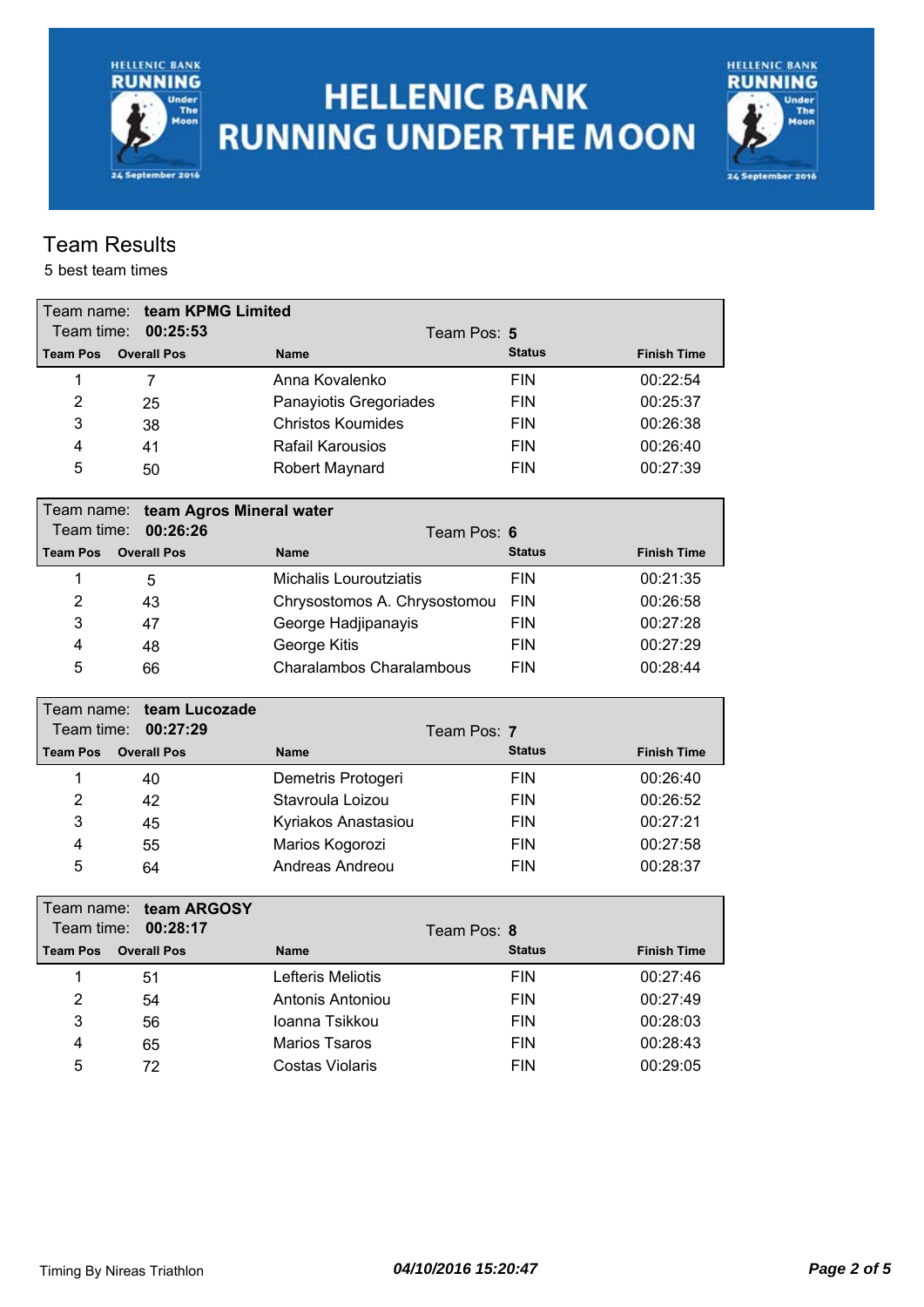**HELLENIC BANK RUNNING** Under<br>The<br>Moon 24 September 2016

# **HELLENIC BANK RUNNING UNDER THE MOON**



### Team Results

| Team name:      | team Consulco            |                         |               |                    |
|-----------------|--------------------------|-------------------------|---------------|--------------------|
| Team time:      | 00:29:02                 | Team Pos: 9             |               |                    |
| <b>Team Pos</b> | <b>Overall Pos</b>       | <b>Name</b>             | <b>Status</b> | <b>Finish Time</b> |
| 1               | 11                       | Nikos Kontozis          | <b>FIN</b>    | 00:23:59           |
| $\overline{2}$  | 49                       | Stavros Georgiou        | <b>FIN</b>    | 00:27:35           |
| 3               | 96                       | Tatjana Nekazakova      | <b>FIN</b>    | 00:30:45           |
| 4               | 97                       | Eugenia Rosca           | <b>FIN</b>    | 00:30:46           |
| 5               | 121                      | Daria Ruina             | <b>FIN</b>    | 00:32:08           |
| Team name:      | team Deloitte            |                         |               |                    |
| Team time:      | 00:29:32                 | Team Pos: 10            |               |                    |
| <b>Team Pos</b> | <b>Overall Pos</b>       | <b>Name</b>             | <b>Status</b> | <b>Finish Time</b> |
| 1               | $\overline{2}$           | <b>Charis Tzionis</b>   | <b>FIN</b>    | 00:21:13           |
| $\overline{2}$  | 18                       | Emilios Stylianou       | <b>FIN</b>    | 00:24:52           |
| 3               | 115                      | <b>Costas Makrides</b>  | <b>FIN</b>    | 00:31:59           |
| $\overline{4}$  | 157                      | Niki Constantinidou     | <b>FIN</b>    | 00:34:48           |
| 5               | 158                      | Mando Malekos           | <b>FIN</b>    | 00:34:48           |
|                 |                          |                         |               |                    |
| Team name:      | <b>TEAM STUDENT LIFE</b> |                         |               |                    |
| Team time:      | 00:29:37                 | Team Pos: 11            |               |                    |
| <b>Team Pos</b> | <b>Overall Pos</b>       | <b>Name</b>             | <b>Status</b> | <b>Finish Time</b> |
| 1               | 76                       | Gavriella Loukaidou     | <b>FIN</b>    | 00:29:15           |
| $\overline{2}$  | 77                       | Marianna Piripitsi      | <b>FIN</b>    | 00:29:15           |
| 3               | 78                       | Giannis Koumbarou       | <b>FIN</b>    | 00:29:15           |
| 4               | 79                       | Maria Evaggelou         | <b>FIN</b>    | 00:29:16           |
| 5               | 100                      | Ioanna Evgeniou         | <b>FIN</b>    | 00:31:05           |
| Team name:      | team Fileminders         |                         |               |                    |
| Team time:      | 00:29:37                 | Team Pos: 12            |               |                    |
| <b>Team Pos</b> | <b>Overall Pos</b>       | <b>Name</b>             | <b>Status</b> | <b>Finish Time</b> |
| 1               | 67                       | Zacharias Zachariou     | <b>FIN</b>    | 00:28:50           |
| $\overline{2}$  | 68                       | Loucas Louca            | <b>FIN</b>    | 00:28:50           |
| 3               | 70                       | Nicolas Christophorides | <b>FIN</b>    | 00:29:05           |
| 4               | 87                       | Maria Georgiou          | <b>FIN</b>    | 00:29:57           |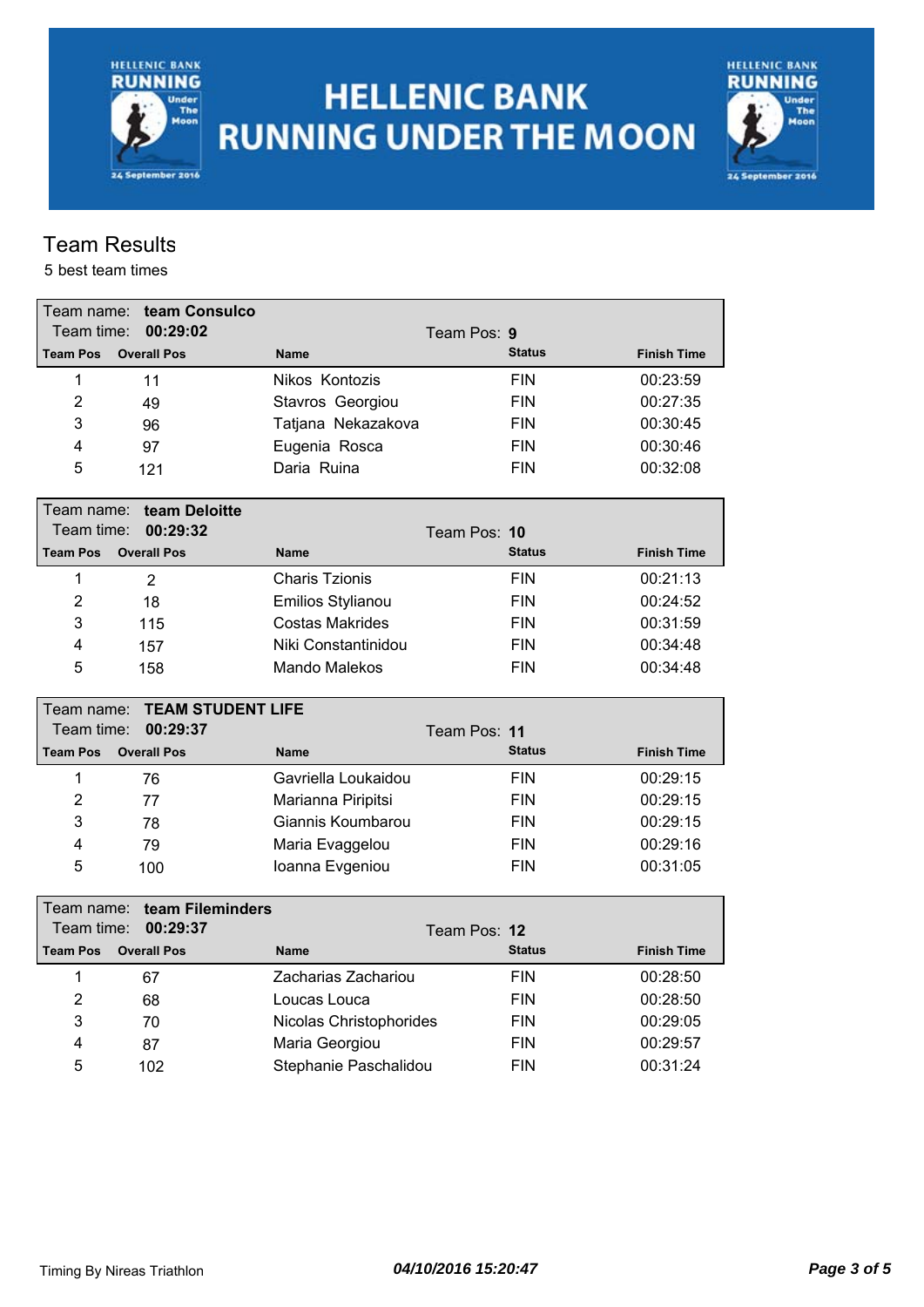

# **HELLENIC BANK RUNNING UNDER THE MOON**



### Team Results

| Team name:      |                         | "TEAM PAPADOPOULOS, LYCOURGOS & CO LLC"    |               |                    |
|-----------------|-------------------------|--------------------------------------------|---------------|--------------------|
| Team time:      | 00:31:58                | Team Pos: 13                               |               |                    |
| <b>Team Pos</b> | <b>Overall Pos</b>      | <b>Name</b>                                | <b>Status</b> | <b>Finish Time</b> |
| 1               | 86                      | <b>KYRIAKOS CHARALAMBOUS</b>               | <b>FIN</b>    | 00:29:45           |
| $\overline{2}$  | 123                     | <b>MARIA SPANOU</b>                        | <b>FIN</b>    | 00:32:15           |
| 3               | 124                     | <b>DENA ELLINA</b>                         | <b>FIN</b>    | 00:32:15           |
| 4               | 125                     | CHRISTODOULOS PAPACHRIS FIN                |               | 00:32:17           |
| 5               | 136                     | <b>MICHALIS TSANGARIS</b>                  | <b>FIN</b>    | 00:33:20           |
| Team name:      | team LELLOS DEMETRIADES |                                            |               |                    |
| Team time:      | 00:32:22                | Team Pos: 14                               |               |                    |
| <b>Team Pos</b> | <b>Overall Pos</b>      | <b>Name</b>                                | <b>Status</b> | <b>Finish Time</b> |
| 1               | 31                      | lacovos Antoniou                           | <b>FIN</b>    | 00:25:55           |
| $\overline{2}$  | 133                     | <b>Michalis Fieros</b>                     | <b>FIN</b>    | 00:33:07           |
| 3               | 145                     | Nastazia Mavromichalou                     | <b>FIN</b>    | 00:34:15           |
| $\overline{4}$  | 146                     | Christina Michaelidou                      | <b>FIN</b>    | 00:34:18           |
| 5               | 147                     | Safa Karafakioglou                         | <b>FIN</b>    | 00:34:18           |
|                 |                         |                                            |               |                    |
| Team name:      | <b>Team ELDYK</b>       |                                            |               |                    |
| Team time:      | 00:34:02                | Team Pos: 15                               |               |                    |
| <b>Team Pos</b> | <b>Overall Pos</b>      | <b>Name</b>                                | <b>Status</b> | <b>Finish Time</b> |
| 1               | 35                      | Nickolaos Eliopoulos                       | <b>FIN</b>    | 00:26:08           |
| $\overline{2}$  | 44                      | Panagiotis Tsiapos                         | <b>FIN</b>    | 00:27:12           |
| 3               | 214                     | Nickolaos Giannoulis                       | <b>FIN</b>    | 00:38:32           |
| 4               | 215                     | Apostolos Giannoulis                       | <b>FIN</b>    | 00:38:32           |
| 5               | 233                     | <b>Michael Vitoros</b>                     | <b>FIN</b>    | 00:39:48           |
| Team name:      |                         | team Christodoulos G. Vassiliades & Co LLC |               |                    |
| Team time:      | 00:34:15                | Team Pos: 16                               |               |                    |
| <b>Team Pos</b> | <b>Overall Pos</b>      | <b>Name</b>                                | <b>Status</b> | <b>Finish Time</b> |
| 1               | 108                     | Michael Zyngas                             | <b>FIN</b>    | 00:31:43           |
| $\overline{2}$  | 132                     | Chrysanthos Chrysanthou                    | <b>FIN</b>    | 00:33:04           |
| 3               | 134                     | Polyvios Papapolyviou                      | <b>FIN</b>    | 00:33:10           |
| 4               | 140                     | Kalliopi Svarna                            | <b>FIN</b>    | 00:33:51           |